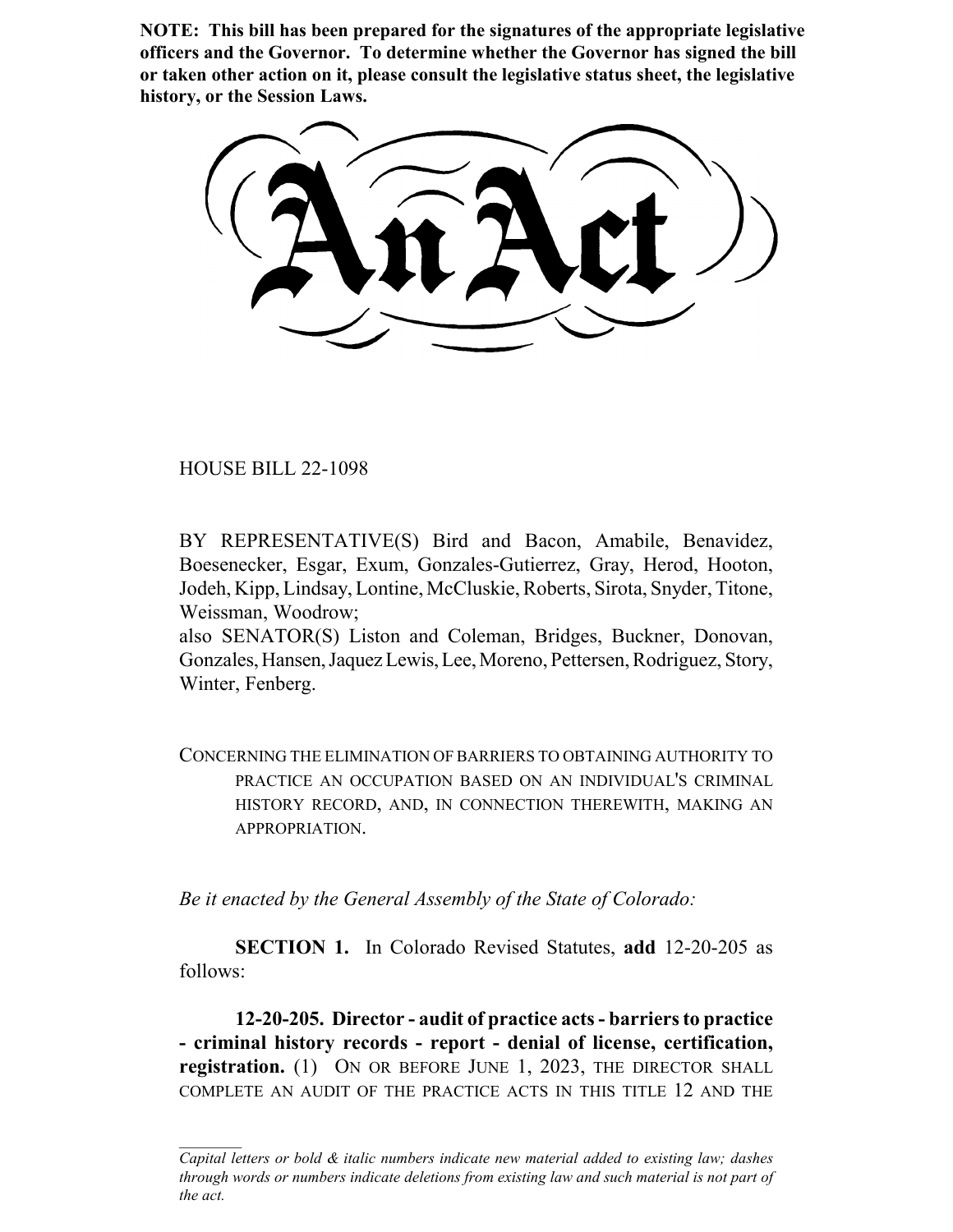REGULATION OF VARIOUS PROFESSIONS AND OCCUPATIONS BY REGULATORS PURSUANT TO THIS TITLE 12 TO DETERMINE WHETHER A BARRIER TO PROFESSIONAL LICENSING, CERTIFICATION, OR REGISTRATION EXISTS DUE TO AN APPLICANT'S CRIMINAL HISTORY RECORD. ON OR BEFORE JULY 1, 2023, THE DIRECTOR SHALL REPORT THE FINDINGS TO THE SENATE BUSINESS, LABOR, AND TECHNOLOGY COMMITTEE AND THE HOUSE OF REPRESENTATIVES BUSINESS AFFAIRS AND LABOR COMMITTEE, OR THEIR SUCCESSOR COMMITTEES. THE REPORT SHALL INCLUDE:

(a) THE BARRIERS THAT EXIST TO LICENSING, CERTIFICATION, OR REGISTRATION DUE TO A CRIMINAL HISTORY RECORD;

(b) LEGISLATIVE RECOMMENDATIONS REGARDING WHETHER ANY BARRIERS SHOULD BE REMOVED OR CHANGED PURSUANT TO A BILL OF THE GENERAL ASSEMBLY;

(c) RECOMMENDATIONS FOR SOLUTIONS TO ANY BARRIERS, INCLUDING A PROCESS TO ADVISE INDIVIDUALS AS TO WHETHER AN INDIVIDUAL WOULD QUALIFY FOR LICENSURE, CERTIFICATION, OR REGISTRATION BASED ON THE INDIVIDUAL'S CRIMINAL HISTORY RECORD IF THE INDIVIDUAL MEETS ALL OTHER REQUIREMENTS FOR LICENSURE, CERTIFICATION, OR REGISTRATION AT THE TIME OF THE INDIVIDUAL'S APPLICATION; AND

(d) THE NUMBER OF LICENSES, CERTIFICATIONS, OR REGISTRATIONS THAT WERE DENIED IN THE PRIOR CALENDAR YEAR DUE TO A CRIMINAL HISTORY RECORD AND THE SPECIFIC REASONS FOR EACH DENIAL.

(2) (a) A REGULATOR MAY ONLY DENY A LICENSE, CERTIFICATION, OR REGISTRATION BASED ON AN APPLICANT'S CRIMINAL HISTORY RECORD CONSISTENT WITH SECTION 24-4-105 (4).

(b) IF THE REGULATOR DENIES A LICENSE, CERTIFICATION, OR REGISTRATION BASED ON THE APPLICANT'S CRIMINAL HISTORY RECORD, THE REGULATOR SHALL DOCUMENT THE GROUNDS FOR DENIAL AND SUBMIT THE GROUNDS IN WRITING TO THE APPLICANT.

(c) A REGULATOR MAY GRANT, CONSISTENT WITH SECTION 24-34-107 (5), A CONDITIONAL LICENSE, CERTIFICATION, OR REGISTRATION TO AN APPLICANT WITH A CRIMINAL HISTORY RECORD.

## PAGE 2-HOUSE BILL 22-1098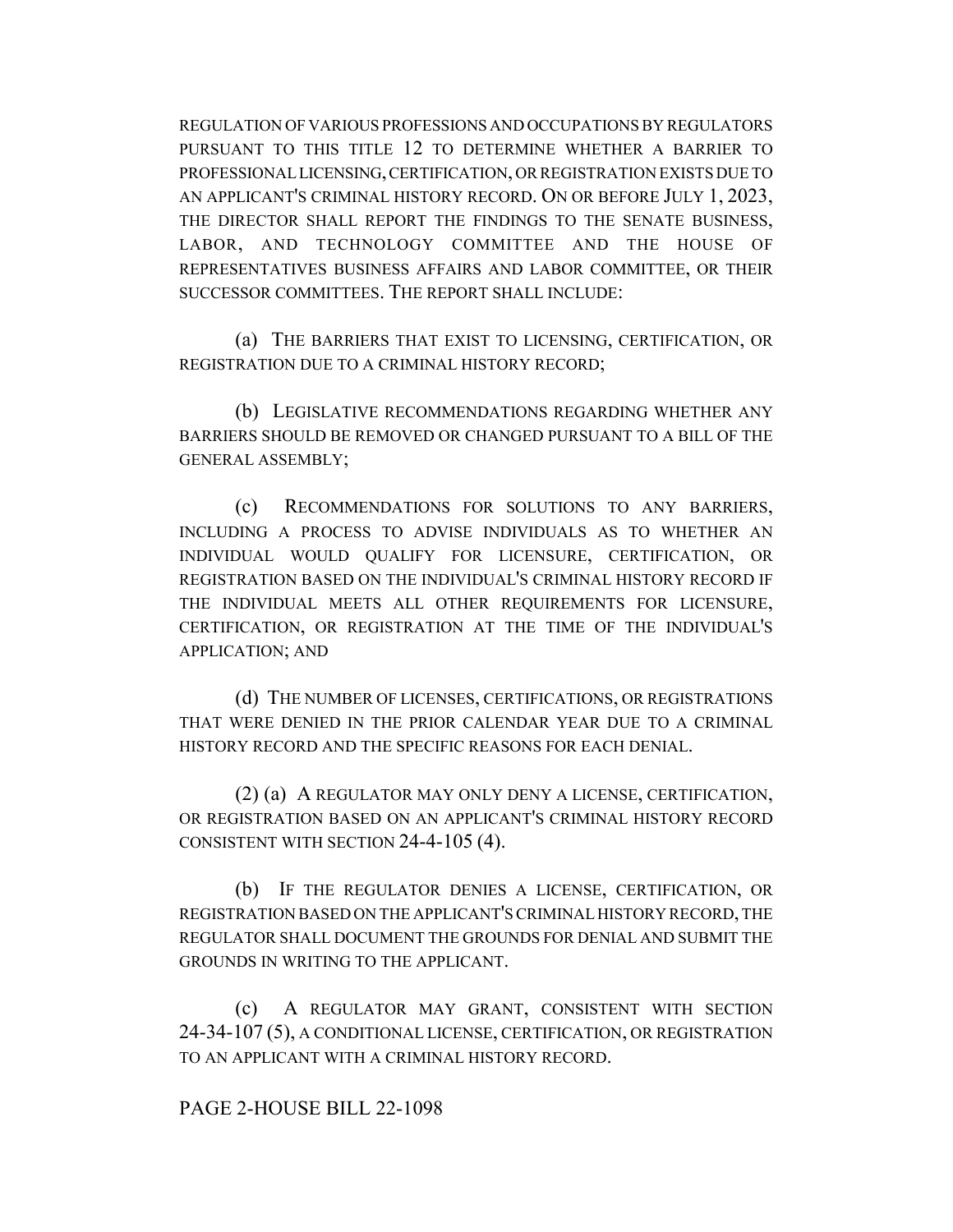(3) THE DIRECTOR SHALL COMPILE DE-IDENTIFIED AGGREGATE INFORMATION REGARDING THE REASONS WHY A LICENSE, CERTIFICATION, OR REGISTRATION WAS DENIED, IF THE REASON WAS DUE TO THE APPLICANT'S CRIMINAL HISTORY RECORD, AND MAKE THIS INFORMATION AVAILABLE TO THE PUBLIC ON THE DIVISION'S WEBSITE.

**SECTION 2.** In Colorado Revised Statutes, 24-5-101, **add** (7) and (8) as follows:

**24-5-101. Effect of criminal conviction on employment rights fee - determination.** (7) BEFORE A STATE OR LOCAL AGENCY MAKES A FINAL DETERMINATION THAT A CRIMINAL CONVICTION DISQUALIFIES AN APPLICANT FROM RECEIVING A LICENSE, CERTIFICATION, PERMIT, OR REGISTRATION, THE AGENCY SHALL PROVIDE THE APPLICANT WITH WRITTEN NOTICE THAT DESCRIBES:

(a) THE SPECIFIC CONVICTION THAT IS THE BASIS FOR THE DISQUALIFICATION;

(b) THE REASONS THE CONVICTION WAS DETERMINED TO BE DISQUALIFYING, INCLUDING FINDINGS FOR EACH OF THE FACTORS IN SUBSECTION (4) OF THIS SECTION THAT THE AGENCY DEEMED RELEVANT TO THE DETERMINATION; AND

(c) THE RIGHT TO SUBMIT ADDITIONAL EVIDENCE RELEVANT TO EACH OF THE FACTORS LISTED IN SUBSECTION (4) OF THIS SECTION, CONSISTENT WITH SECTION 24-4-104.

(8) A STATE OR LOCAL AGENCY THAT MAKES A FINAL DETERMINATION THAT A CRIMINAL CONVICTION WILL PREVENT AN APPLICANT FROM RECEIVING A LICENSE, CERTIFICATION, PERMIT, OR REGISTRATION SHALL ISSUE THE DETERMINATION IN WRITING AND SHALL INCLUDE NOTICE OF THE RIGHT TO APPEAL THE DETERMINATION AND NOTICE OF THE EARLIEST DATE THE APPLICANT MAY REAPPLY FOR THE CREDENTIAL IN ACCORDANCE WITH SECTION 24-4-106.

**SECTION 3.** In Colorado Revised Statutes, 24-34-104, **amend**  $(6)(b)(IX)$  as follows:

**24-34-104. General assembly review of regulatory agencies and**

PAGE 3-HOUSE BILL 22-1098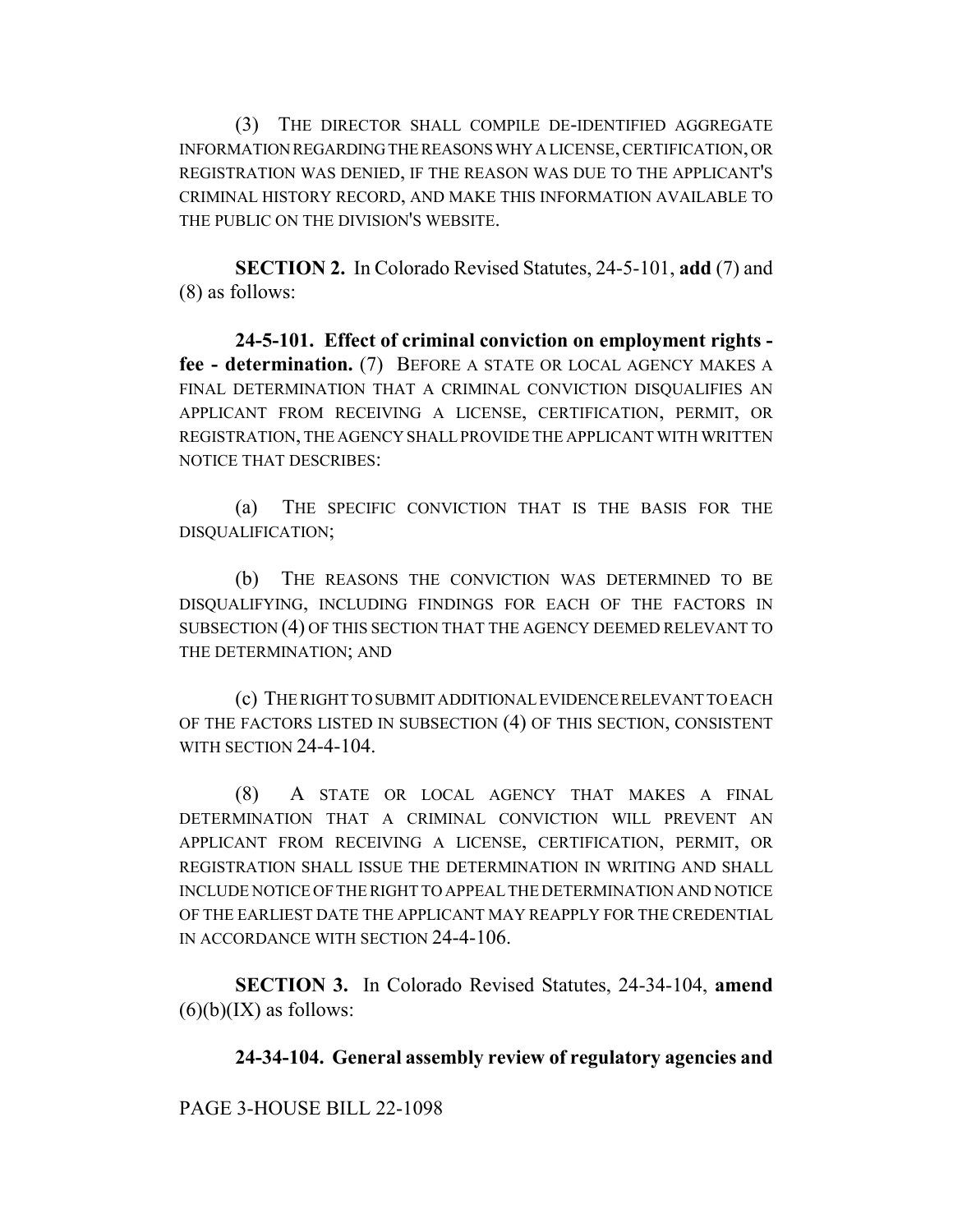**functions for repeal, continuation, or reestablishment - legislative declaration - repeal.** (6) (b) In the hearings, the determination as to whether an agency has demonstrated a public need for the continued existence of the agency or function and for the degree of regulation it practices is based on the following factors, among others:

 $(IX)$  Whether the agency through its licensing, or certification, OR REGISTRATION process imposes any sanctions or disqualifications on applicants based on past criminal history and, if so, whether the sanctions or disqualifications serve public safety or commercial or consumer protection interests. To assist in considering this factor, the analysis prepared pursuant to subsection (5)(a) of this section must include data on the number of licenses,  $\sigma$  certifications, OR REGISTRATIONS that the agency denied based on the applicant's criminal history, the number of conditional licenses, or certifications, OR REGISTRATIONS issued based upon the applicant's criminal history, and the number of licenses, or certifications, OR REGISTRATIONS revoked or suspended based on an individual's criminal conduct. For each set of data, the analysis must include the criminal offenses that led to the sanction or disqualification.

**SECTION 4. Appropriation.** For the 2022-23 state fiscal year, \$11,036 is appropriated to the department of regulatory agencies for use by the division of professions and occupations. This appropriation is from the division of professions and occupations cash fund created in section 12-20-105 (3), C.R.S., and is based on an assumption that the division will require an additional 0.2 FTE. To implement this act, the division may use this appropriation for personal services.

**SECTION 5. Act subject to petition - effective date.** This act takes effect at 12:01 a.m. on the day following the expiration of the ninety-day period after final adjournment of the general assembly; except that, if a referendum petition is filed pursuant to section 1 (3) of article V of the state constitution against this act or an item, section, or part of this act within such period, then the act, item, section, or part will not take effect unless approved by the people at the general election to be held in